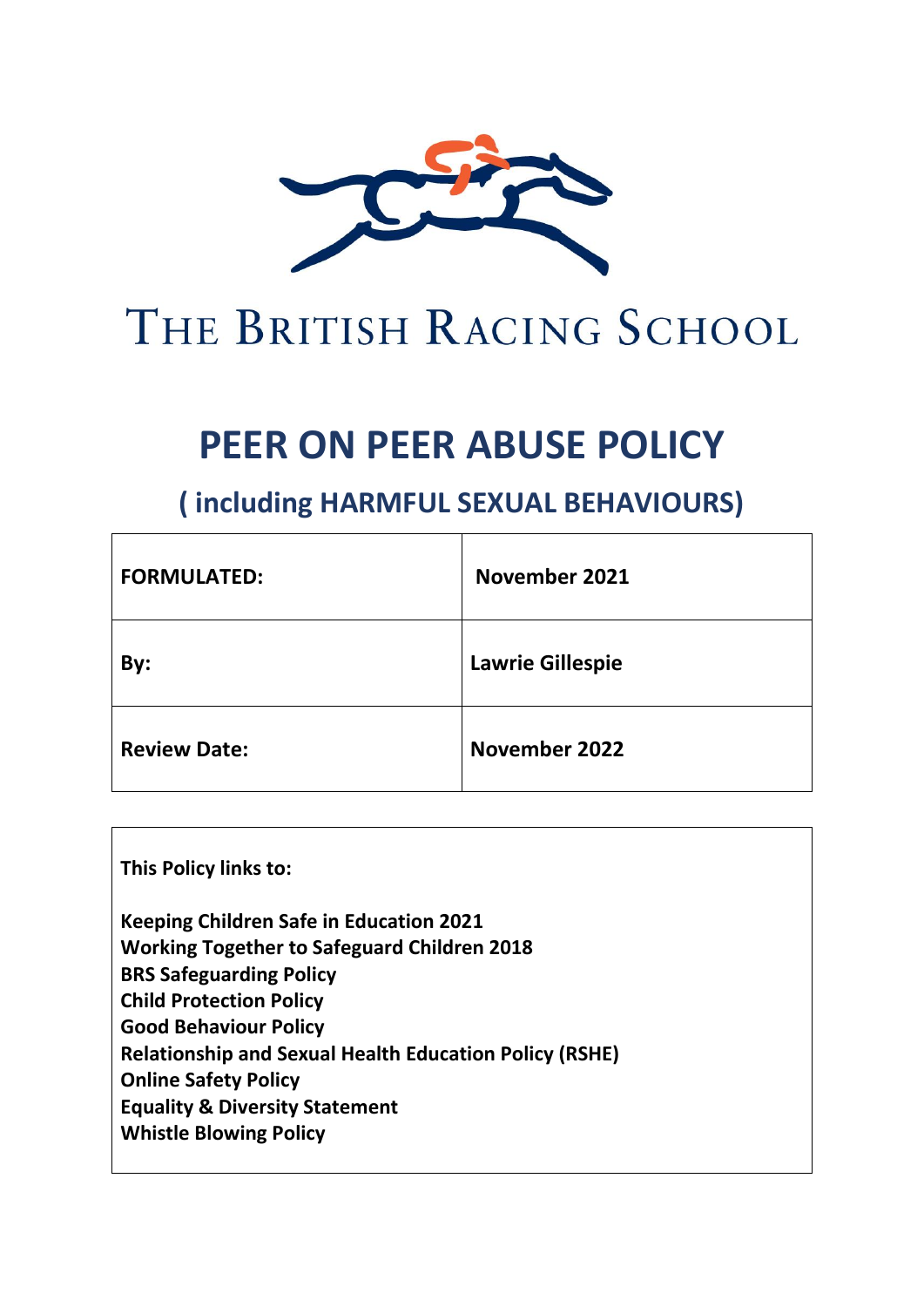#### **STATEMENT OF PRINCIPLE**

The British Racing School (BRS) is committed to creating and sustaining a safe, positive and inclusive environment for all trainees, parents/carers and staff. This policy should be read alongside the other current policies detailed above.

At the BRS, we will ensure that any form of abuse or harmful behaviour is dealt with immediately and consistently to reduce the extent of harm to the trainee, with full consideration to the impact on that individual trainee's physical/mental health and well being.

#### **Introduction**

The BRS recognises that all trainees are vulnerable to and capable of abusing their peers. We take such abuse as seriously as abuse perpetrated by an adult. This includes verbal as well as physical abuse. Peer on peer abuse will not be tolerated or passed off as part of "banter" or "growing up".

We are committed to a whole school approach to ensure the prevention, early identification and appropriate management of peer on peer abuse within our school and beyond. In cases where peer on peer abuse is identified we will follow our safeguarding procedures, taking a contextual approach by exploring external factors which may have affected the trainee (e.g. within the local community or out with the family group or BRS) and will support all trainees who have been affected by the situation.

We recognise that peer on peer abuse can manifest itself in many ways such as:

- Child Sexual Exploitation
- Sexting or youth produced digital imagery
- Upskirting
- Bullying
- Radicalisation
- Abuse in intimate relationships
- Children who display sexually harmful behaviour
- Gang association and serious violence (County Lines)
- Technology can be used for bullying and other abusive behaviour (cyber bullying)

Some of these behaviours will need to be handled with reference to other policies in BRS as named on the opening page. This policy concentrates on peer on peer abuse in the context of sexual harassment and sexual violence.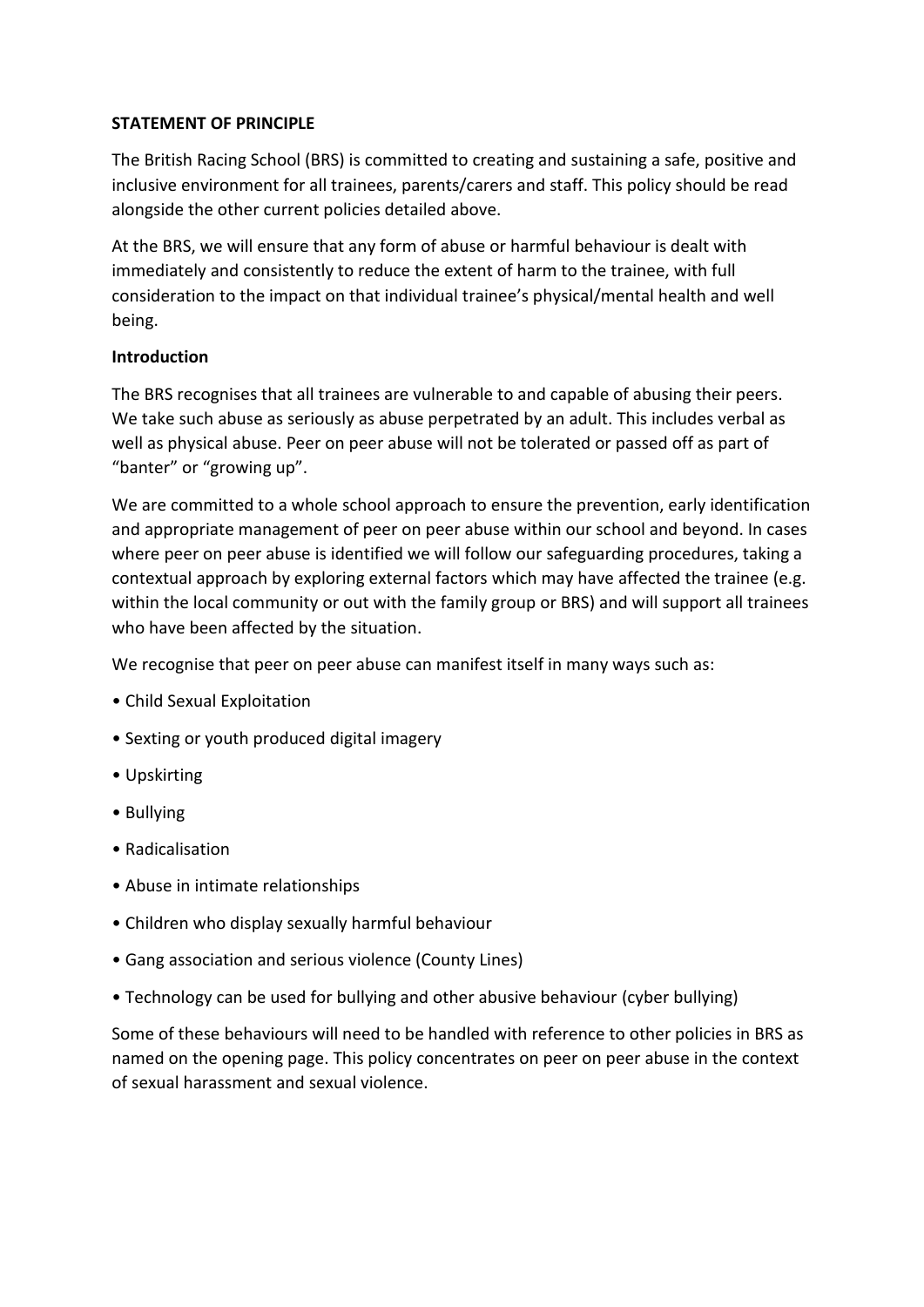#### **Aims**

This policy will:

• Set out our strategies for preventing, identifying and managing peer on peer abuse

• Take a contextualised approach, as mentioned previously, to safeguarding all trainees involved. Acknowledging that trainees who have allegedly abused their peers or displayed harmful sexual behaviour are themselves vulnerable and may have been abused by peers, parents or adults in the community, or other young people.

#### **Understanding Peer on Peer abuse**

Sexual violence and sexual harassment can occur between trainees of any age and sex or a group of trainees sexually assaulting or sexually harassing a single trainee or group of trainees.

The impact of this behaviour on trainees can be very distressing and have an impact on academic/physical achievement and emotional health and wellbeing.

Sexual harassment and sexual violence may also occur online and offline.

#### **The Context**

All behaviour takes place on a spectrum. Understanding where a trainee's behaviour falls on a spectrum is essential to being able to respond appropriately to it. In this policy we recognise the importance of distinguishing between problematic and abusive sexual behaviour (Harmful Sexual Behaviour HSB).This range of sexual behaviours is listed in Appendix 1 & 2

#### **Vulnerability**

All young people can be at risk of HSB however it is important to acknowledge that some groups are more vulnerable. People particularly vulnerable to HSB may have one or more of the following characteristics:

- Experience of abuse within their family
- Living with domestic violence
- Young people living in care
- Young people with additional needs (SEN and/or disabilities)
- Young people who identify or are perceived as LGBT and or have other protected characteristics under the Equalities Act 2010

Whilst research (NSPCC) tells us that girls are more frequently identified as being abused by their peers and are more likely to experience unwanted sexual touching in schools, this is not solely confined to girls.

Boys are less likely to report intimate relationship abuse but may display worrying behaviour in response to abuse.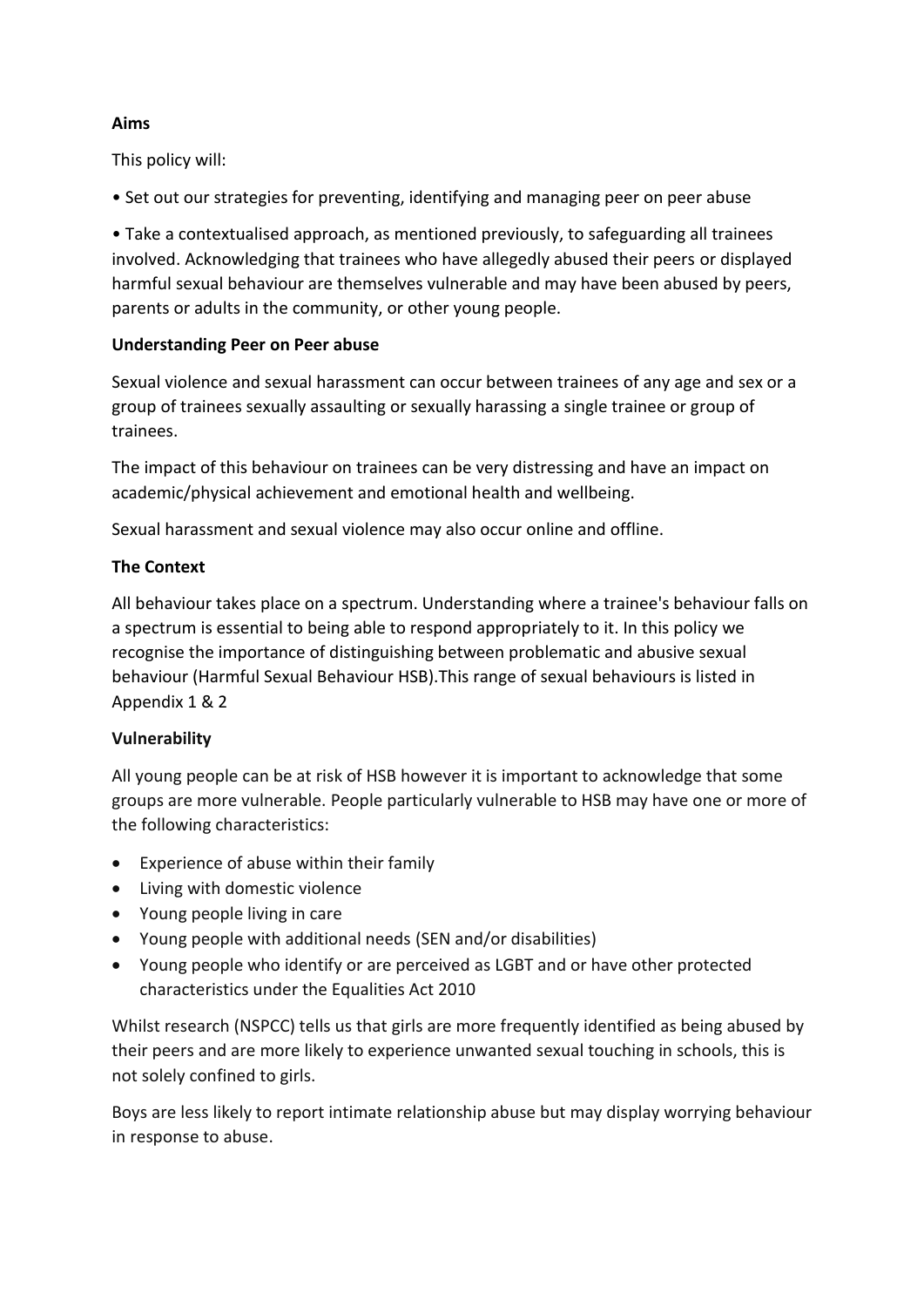BRS recognises that both boys and girls may experience peer on peer abuse but may do so in gendered ways.

#### **Indicators**

All staff should be aware of indicators which signal that trainees are engaged in abusive behaviour, are being abused by their peers or are at risk of becoming involved in abusive activity either as a victim or a perpetrator.

Here are some signs that may indicate harmful sexual behaviours:

- Seeking out the company of younger and emotionally vulnerable trainees and spending an unusual amount of time in their company
- Insistence on hugging or kissing another trainee when that trainee does not want to.
- Frequently using aggressive or sexual language
- Showing sexual materials to younger and emotionally vulnerable trainees
- Sharing sexual images of someone without their consent
- Sharing sexual images of themselves without the recipient being clear that they would like to see them
- Making sexually abusive telephone calls
- Exposing their genitals to younger trainees
- Forcing sex on another trainee
- Befriending another trainee in order to engage in sexual activity and asking them not to tell
- Touching someone's bottom, breasts or crotch area without in-the-moment indications that the touching is desired
- Unexplained gifts or new possessions
- Unexplained injuries or signs of assault
- Significant decline in performance
- Signs of self harm or a significant change in wellbeing

#### **Prevention**

#### At the BRS

The BRS actively seeks to raise awareness of and prevent all forms of peer-on-peer abuse and by taking seriously all forms of the abuse (no matter how low level they may appear) and ensuring that no form of peer-on-peer abuse is ever dismissed as horseplay or teasing. The BRS will do this by:

• Educating all Trustees, Senior Management Team (SMT), staff and trainees about this issue

• Educating trainees about the nature and prevalence of peer-on-peer abuse via RSHE and at induction

• Trainees being informed what to do if they witness or experience such abuse

• Trainees being informed about the BRS approach to such issues, including its zero tolerance policy towards all forms of peer-on-peer abuse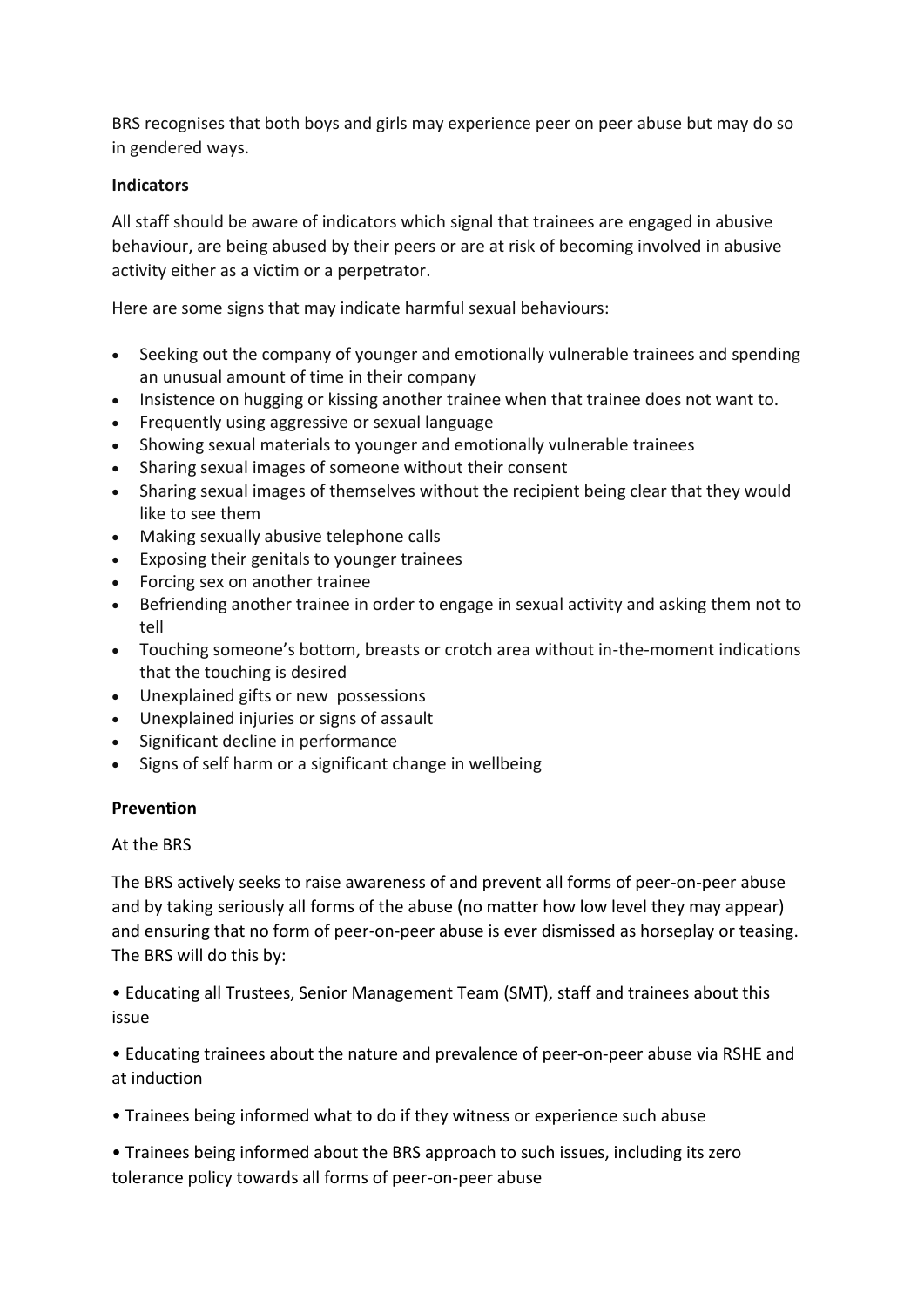• Ensuring that all peer-on-peer abuse issues are fed back to the School's safeguarding team so that they can spot and address any concerning trends and identify trainees who maybe in need of additional support. This is done by way of a weekly welfare meeting at which all concerns about trainees are discussed

• Challenging the attitudes that underlie such abuse (both inside and outside the BRS)

• Working with Trustees, SMT, all staff and trainees to address equality issues, to promote positive values, and to encourage a culture of tolerance and respect amongst all members of the BRS community

• Creating conditions in which our trainees can aspire to and realise safe and healthy relationships

• Creating a culture in which our trainees feel able to share their concerns openly, in a nonjudgmental environment, and have them listened to; and

• Responding to cases of peer-on-peer abuse promptly and appropriately both at the BRS and in the workplace

#### In the Workplace

As well as educating the young people while at the school, once in the workplace the BRS will provide constant support through Workplace Instructors (WI) , a BRS mentor and regular contact with the employer, for the duration of their programme

Each trainee will have their own allocated WI who will carry out an initial monitoring visit within three weeks of the commencement of the trainee's employment. This will be followed up by regular monthly contact, either face to face or remotely

Each trainee is furnished with contact details of the BRS safeguarding team, BRS mentor and their WI. In addition to this all trainees are encouraged to use the SMS system (BRSSAFE) if they have any concerns or worries

In the event of an allegation the Wis will follow BRS safeguarding protocol and inform one of the DSLs immediately. The DSLs will follow the procedures outlined below

#### **Multi-agency working**

The BRS will engage with its local partners in relation to peer-on-peer abuse, and work closely with:

- Suffolk Safeguarding Children Partnership (SSCP)
- Suffolk Multi Agency Safeguarding Hub (MASH)
- Police
- children's social care, and/or other relevant agencies
- British Horseracing Authority (BHA)

The BRS will refer concerns/allegations of peer-on-peer abuse where necessary to Police or Suffolk MASH, children's social care, and/or other relevant agencies. Trainees resident out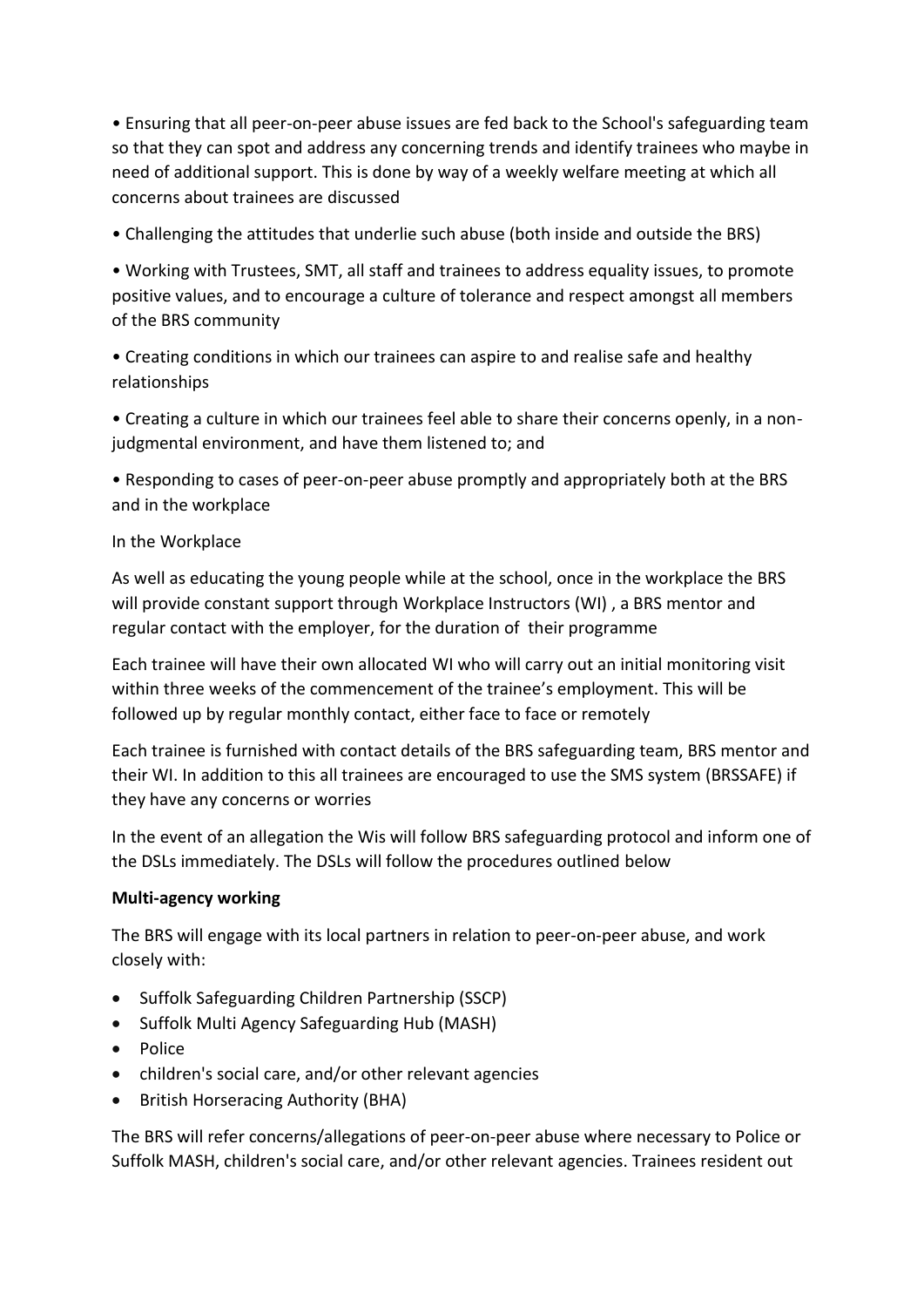of county but on the BRS programme will be reported to their local MASH or equivalent Social Care and also BHA safeguarding team. In cases involving young people who are subject to risk, harm and abuse and who have LAC status, the children's social worker will be informed and a coordinated approach to address any incidents or concerns will be required.

BRS will also report incidents in the workplace to the BHA.

#### **Responding to Alleged Incidents**

All concerns of peer on peer abuse (at the BRS or in the workplace) should be made to one of the DSLs or, in the unlikely event they are not available, to one of the SMT. The DSLs will take a lead role supported by other agencies such as social care or the police as required. The DSLs will refer to the National Police Chiefs Council (NPCC) guidance- "When to call the police" when considering police involvement. They will also keep detailed, accurate, secure and written/LOCKER\*records of concerns and referrals.

\*LOCKER is recording system employed by BRS

#### **Where a report of rape, assault by penetration or sexual assault is made, the starting point is this will be passed on to the police.**

#### **Immediate response to concern at BRS**

- The BRS will take all reports seriously and will reassure the victim that they will be supported and kept safe
- All staff will be trained in how to manage and report a concern
- The DSLs will be informed as soon as possible
- Staff will not promise confidentiality as the concern will need to be shared further (for example, with the designated safeguarding lead or social care) staff will however only share the concern with those people who are necessary to progress it
- A written/LOCKER concern will be made as soon after the disclosure as possible recording the facts as presented by the trainee. These may be used as part of a statutory assessment if the case is escalated later
- Where the concern includes an online element the BRS will follow advice on searching, screening and confiscation from the Department for Education (DfE). The staff will not view or forward images unless unavoidable and only if another member of staff (preferably the DSL) is present

#### **Risk Assessment**

When there has been a report of sexual violence, the DSL will report this to police and make an immediate risk and needs' assessment. Where there has been a report of sexual harassment, the need for a risk assessment should be considered on a case-by-case basis. The risk and needs' assessment should consider:

- The victim, especially their protection and support
- The alleged perpetrator; and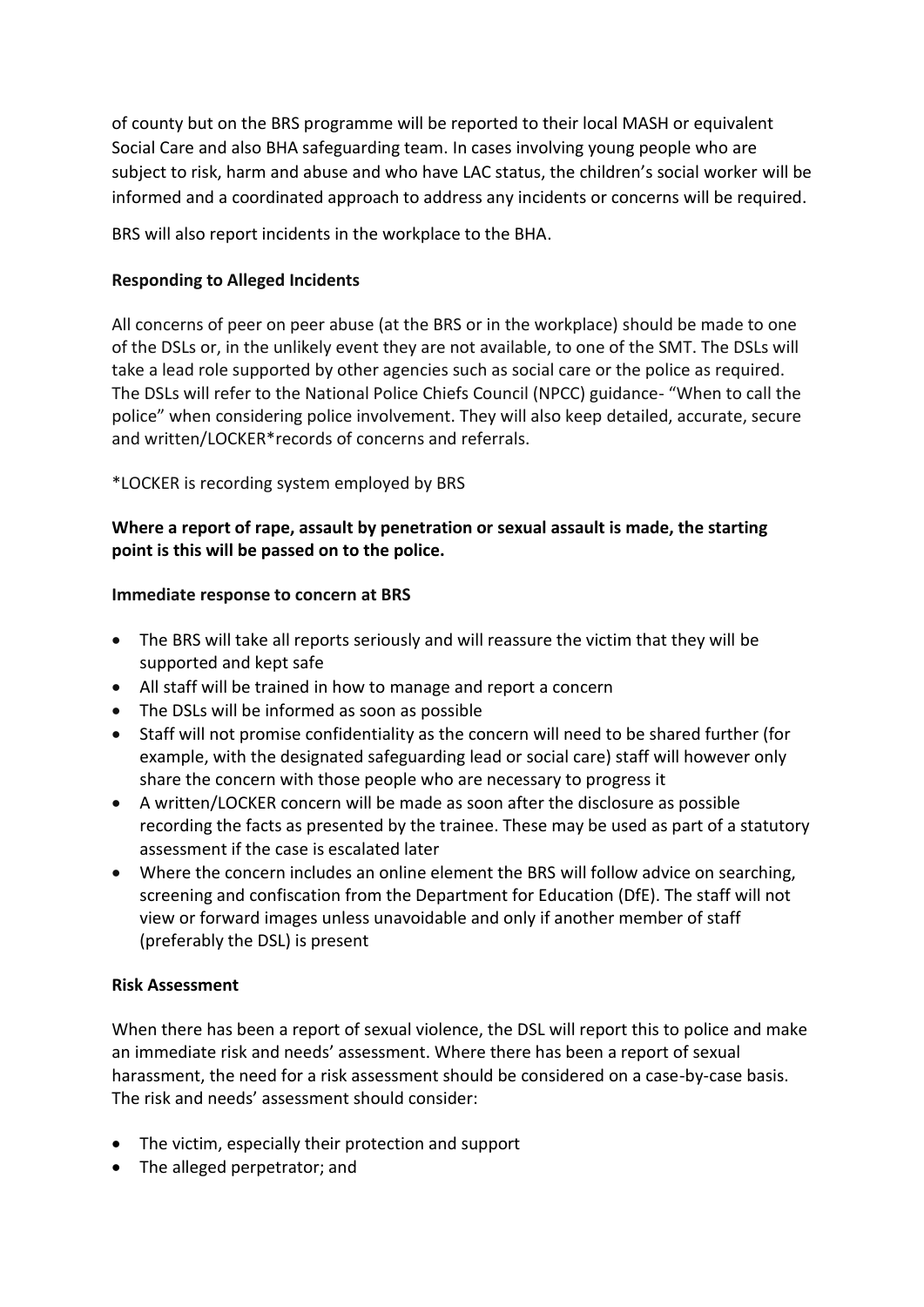• All the other trainees (and, if appropriate, staff) at the school or college, especially any actions that are appropriate to protect them

Risk assessments will be recorded on the trainees' LOCKER file and be kept under review. The DSL will ensure they are engaging with Multi Agency Safeguarding Hub.

#### **Action following a report of sexual violence and/or sexual harassment**

Following an incident, BRS will consider:

- The wishes of the victim in terms of how they want to proceed. This is especially important in the context of sexual violence and sexual harassment
- While it is important to consider the wishes and feelings of the alleged victim, these should not override any actions in relation to potential safeguarding risks to other trainees
- The nature of the alleged incident(s), including: whether a crime may have been committed and consideration of harmful sexual behaviour; see Appendix 1
- The ages of the trainees involved
- Any power imbalance between the trainees. For example, is the alleged perpetrator significantly older, more mature or more confident? Does the victim have a disability or learning difficulty?
- If the alleged incident is a one-off or a sustained pattern of abuse
- Are there ongoing risks to the victim, other trainees or BRS staff

#### **Follow up Actions**

Whilst the BRS establishes the facts of the case and starts the process of liaising with children's social care and/or the police:

- The alleged perpetrator will be removed from the hostel and any classes they may share with the victim
- BRS will ensure that the victim and alleged perpetrator are kept a reasonable distance apart on BRS premises
- In the event of a reported incident in the workplace, the BRS will liaise with the BHA and the employer in how best to keep everyone safe

These actions are in the best interests of both trainees and should not be perceived to be a judgment on the guilt of the alleged perpetrator.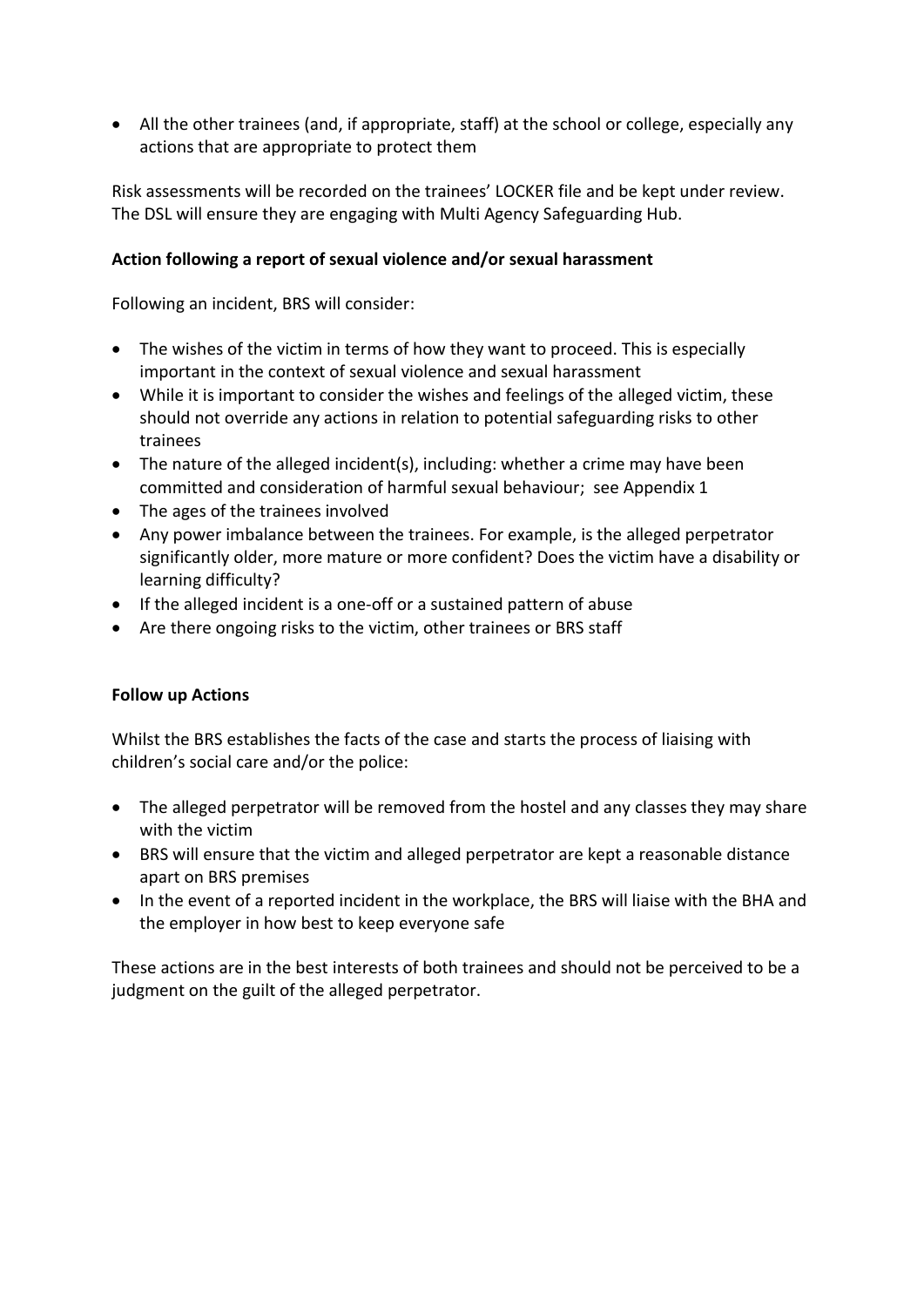#### **Options to manage the report**

#### **Manage internally**

1. In some cases of sexual harassment e.g. one-off incidents, BRS may decide that the trainees concerned are not in need of statutory intervention and that it would be appropriate to handle the incident internally, perhaps through utilising the behaviour and anti-bullying policies and by providing pastoral support. This decision will be made based on the principle that sexual violence and sexual harassment is never acceptable and will not be tolerated. All decisions, and discussions around making these decisions will be recorded and stored by the DSLs on LOCKER.

2. Where a trainee has been harmed, is at risk of harm, or is in immediate danger, as well as calling the police, BRS will make a referral to the MASH following Suffolk Safeguarding Partnership guidance. The DSL or a deputy will work alongside, and cooperate with, the relevant outside agencies. Collaborative working will help ensure the best possible package of coordinated support is implemented for the victim and, where appropriate, the alleged perpetrator and any other trainees that require support.

#### **Reporting to the Police**

Any report to the police will generally be made through the MASH as above. The DSLs will follow local processes for referrals.

#### **Where a report of rape, assault by penetration or sexual assault is made, the starting point is this will be passed on to the police.**

The police will take a welfare, rather than a criminal justice, approach. Where a report has been made to the police, the BRS will consult the police and agree what information can be disclosed to staff and others, the alleged perpetrator and their parents or carers. They will also discuss the best way to protect the victim and their anonymity. Where there is a criminal investigation, BRS will work closely with the relevant agencies to support all trainees involved (especially potential witnesses). Where required, advice from the police will be sought in order to help. Whilst protecting trainees and/or taking any disciplinary measures against the alleged perpetrator, BRS will work closely with the police (and other agencies as required), to ensure any actions taken do not jeopardise the police investigation.

#### **The end of the criminal process**

- If a trainee is convicted or receives a caution for a sexual offence, the BRS will update its risk assessment, ensure relevant protections are in place for all trainees
- Where a criminal investigation into sexual assault leads to a conviction or caution, we may, if we have not already done so, consider any suitable sanctions using our behaviour policy, including consideration of permanent exclusion
- BRS will inform the BHA of the result of the police investigation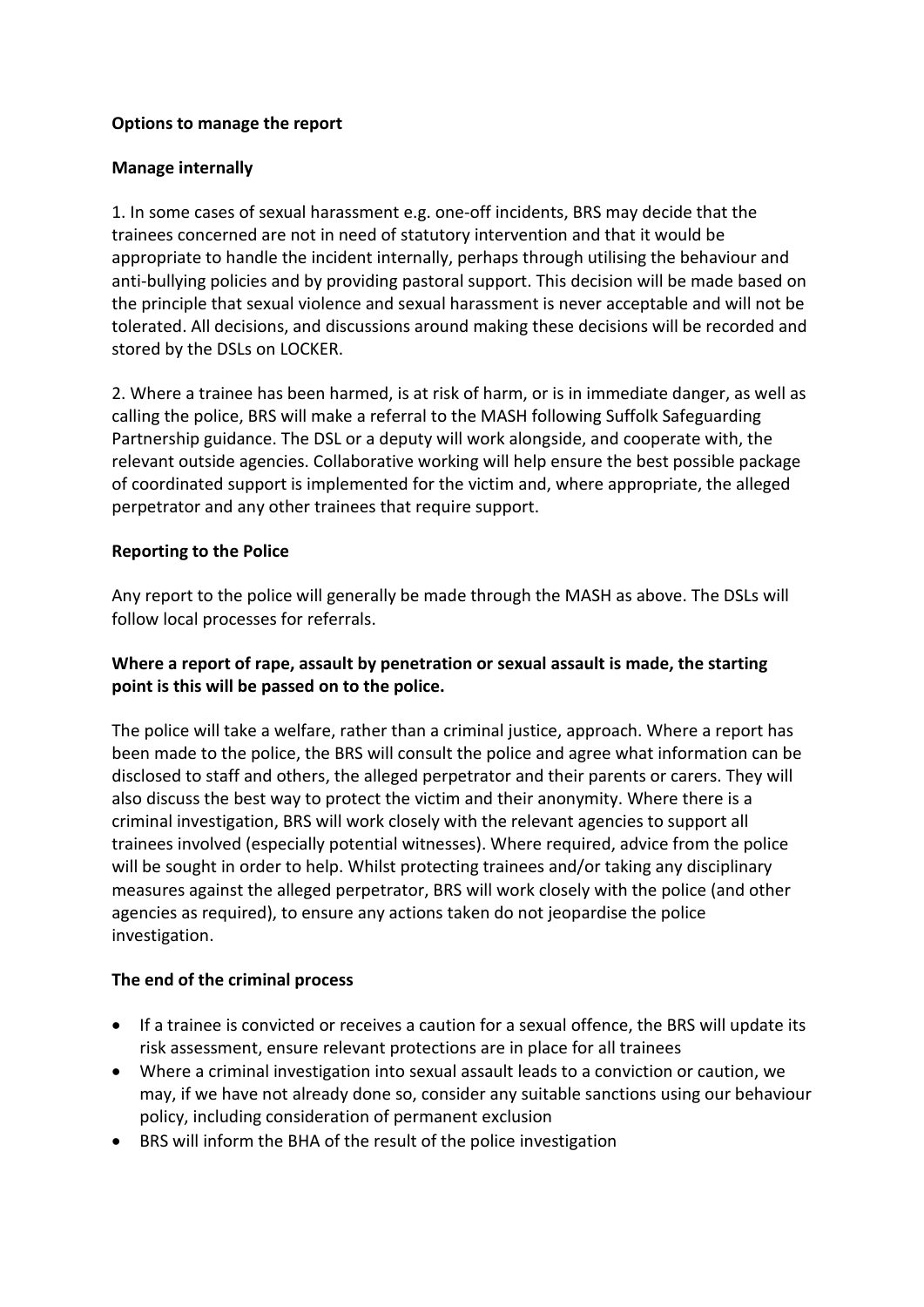- Any conviction (even with legal anonymity reporting restrictions) is potentially going to generate interest among other trainees. BRS will ensure all trainees involved are protected, especially from any bullying or harassment (including online).
- Where cases are classified as "no further action" (NFA) by the police or Crown Prosecution Service, or where there is a not guilty verdict, BRS will continue to offer support to the victim and the alleged perpetrator for as long as is necessary.

A not guilty verdict or a decision not to progress with their case will likely be traumatic for the victim. The fact that an allegation cannot be substantiated does not necessarily mean that it was unfounded, none of this means the offence did not happen or that the victim lied. BRS will continue to support all parties in this instance. Any arrangements will be kept under review.

Where allegations of peer on peer abuse are revealed as being both unfounded and made with malicious intent, then the trainee(s) making the allegation will be subject to the BRS behaviour policy and may be asked to leave the school.

#### **Physical Abuse**

While a clear focus of peer on peer abuse is around sexual abuse and harassment, physical assaults and initiation violence and rituals between trainees can also be abusive. These are equally not tolerated and if it is believed that a crime has been committed, will be reported to the police. The principles from the anti-bullying policy will be applied in these cases, with recognition that any police investigation will need to take priority.

When dealing with other alleged behaviour which involves reports of, for example, emotional and/or physical abuse, staff can draw on aspects of Hackett's continuum (Appendix 1) or Brook Traffic Light Tool Appendix 2) to assess where the alleged behaviour falls on a spectrum and to decide how to respond.

#### **Online Behaviour**

Many forms of peer on peer abuse have an element of online behaviour including behaviours such as cyberbullying and sexting. Policies and procedures concerning this type of behaviour can be found (in anti- bullying policy, online safety policy and safeguarding policy)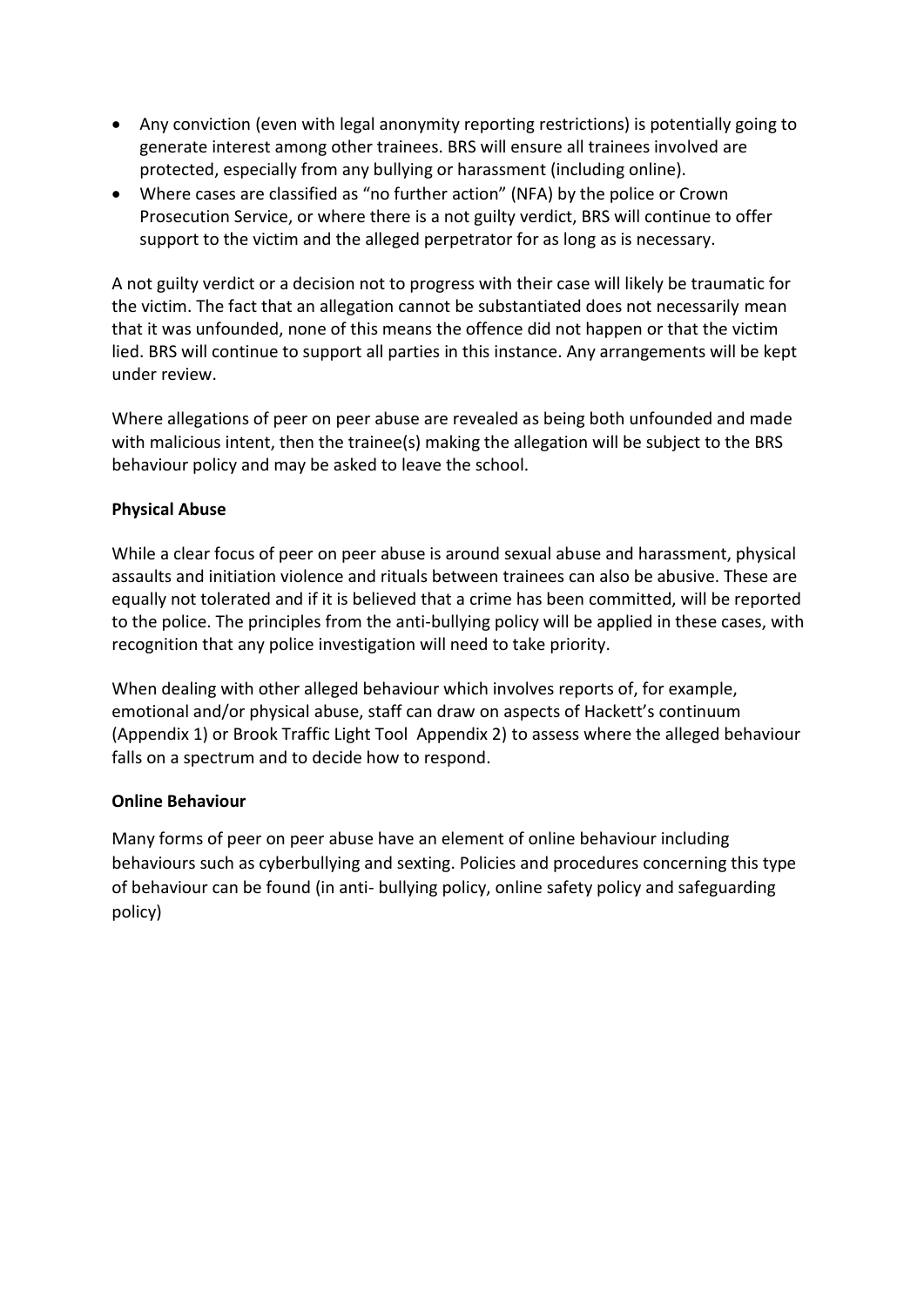#### **Appendix 1**

#### **Brook sexual behaviours traffic light tool**

All green, amber and red behaviours require some form of attention and response. It is the level of intervention that will vary.

Behaviours: age 13 to 17

#### **What is a green behaviour?**

Green behaviours reflect safe and healthy sexual development. They are displayed between children or young people of similar age or developmental ability and reflective of natural curiosity, experimentation, consensual activities and positive choices What can you do? Green behaviours provide opportunities to give positive feedback and additional information.

#### **Green behaviours:**

- solitary masturbation
- sexually explicit conversations with peers
- obscenities and jokes within the current cultural norm
- interest in erotica/pornography
- use of internet/e-media to chat online
- having sexual or non-sexual relationships
- sexual activity including hugging, kissing, holding hands
- consenting oral and/or penetrative sex with others of the same or opposite gender who are of similar age and developmental ability
- choosing not to be sexually active

#### **What is an amber behaviour?**

Amber behaviours have the potential to be outside of safe and healthy behaviour. They may be of potential concern due to age, or developmental differences. A potential concern due to activity type, frequency, duration or context in which they occur. What can you do? Amber behaviours signal the need to take notice and gather information to assess the appropriate action.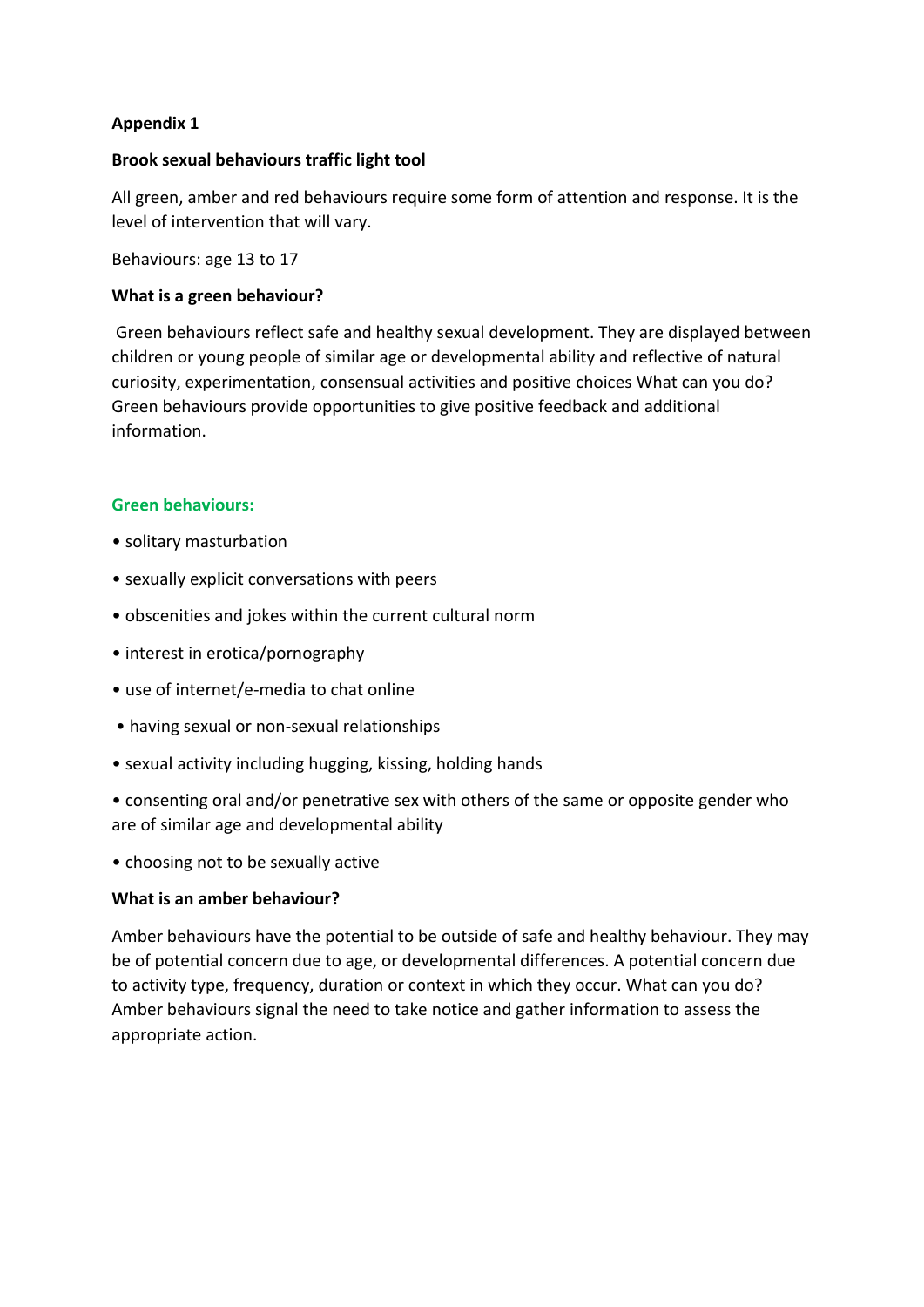#### **Amber behaviours:**

• accessing exploitative or violent pornography

• uncharacteristic and risk-related behaviour, e.g. sudden and/or provocative changes in dress,

• withdrawal from friends, mixing with new or older people, having more or less money than usual, going missing

- concern about body image
- taking and sending naked or sexually provocative images of self or others
- single occurrence of peeping, exposing, mooning or obscene gestures
- giving out contact details online
- joining adult- only social networking sites and giving false personal information
- arranging a face to face meeting with an online contact alone

#### **What is a red behaviour?**

Red behaviours are outside of safe and healthy behaviour. They may be excessive, secretive, compulsive, coercive, degrading or threatening and involving significant age, developmental or power differences. They may pose a concern due to the activity type, frequency, duration or the context in which they occur What can you do? Red behaviours indicate a need for immediate intervention and action.

#### **Red behaviours:**

- exposing genitals or masturbating in public
- preoccupation with sex, which interferes with daily function
- sexual degradation/humiliation of self or others
- attempting/forcing others to expose genitals
- sexually aggressive/exploitative behaviour
- sexually explicit talk with younger children
- sexual harassment
- non-consensual sexual activity
- use of/acceptance of power and control in sexual relationships
- genital injury to self or others